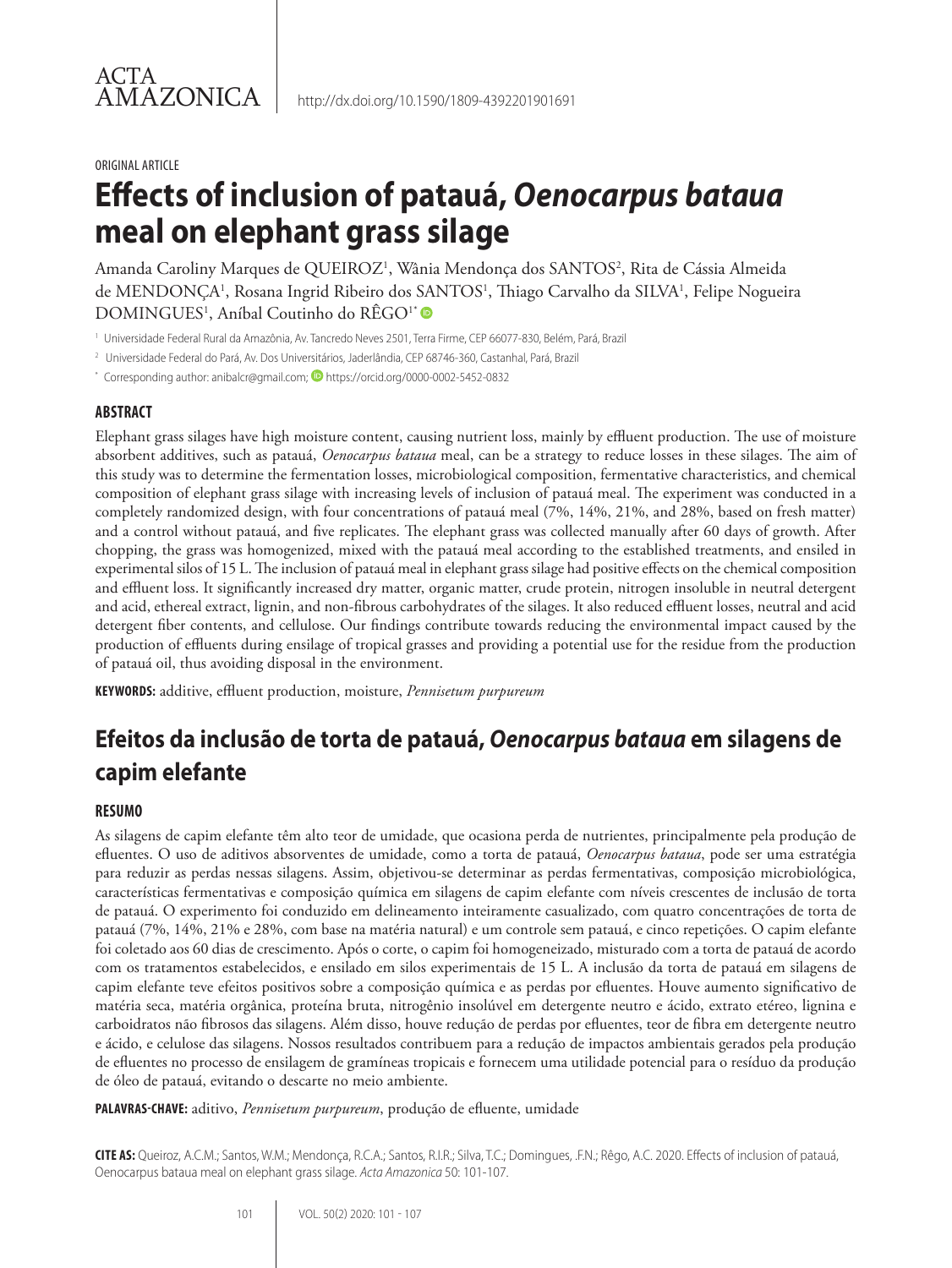

## **INTRODUCTION**

Elephant grass, *Pennisetum purpureum* Schum. is one of the tropical forage grasses that are used for silage production in Brazil (Lima Júnior *et al*. 2014). However, when it is harvested for silage production (after 60 days of growth), there is no balance between the production and the nutritive value (Rêgo *et al*. 2010). This owes to characteristics of the grass that limit conservation during silage production, such as low dry matter content (15% to 20%), water-soluble carbohydrates content below 15%, and high buffering capacity (Bernardes *et al*. 2018). The high moisture content of tropical grasses favors effluent production, causing nutrient losses during the production of silage (Tomaz *et al*. 2018). Notably, as a potential pollutant, the production of effluents is one of the main environmental issues directly associated with silage production (Gebrehanna *et al.* 2014; Daniel *et al.* 2019).

The use of moisture absorbent additives is a strategy recommended for producing tropical grass silage with minimum effluent production and improved chemical composition, intake, and dry matter digestibility (Daniel *et al.* 2019). The by-products of the extraction of oil from fruits of oleaginous plants are characterized by a high dry matter content (>85%), and, when included in elephant grass silage as additives, they improve fermentation and the silage nutritive value (Menezes *et al*. 2016; Santos *et al*. 2014; Ribeiro *et al*. 2014; Van Cleef *et al*. 2012).

In the Brazilian Amazon region, the agro-industry of the seed oil of the palmtree known as patauá, *Oenocarpus bataua* Mart. (Arecaceae) is an important economic activity (Rodrigues *et al*. 2010). The patauá palmtree reaches approximately 26 m in height and is a monocaule palm, producing about 11 t of fruit year-1 (Hidalgo *et al*. 2016). The fruits take 10 to 14 months to develop and be ready for harvest. They have an oval shape, with pulp that can be white, greenish, or purple (Seixas *et al*. 2015). Oil is extracted from these fruits, and used in medicines, cosmetics, and food (Souza *et al*. 2012). The residual product of the oil extraction process is known as patauá meal (Ramalho and Suarez 2013), consisting of unused parts of the fruit (peel, endocarp, and seed), which has no added value for agro-industries and is hence discarded.

With a dry matter content above 85%, patauá meal is a potential moisture-absorbing additive for elephant grass silage. However, there are no studies on the efficacy of patauá meal in reducing fermentation losses and improving the chemical composition of silages. Therefore, this study aimed to determine the effects of the inclusion of different proportions of patauá meal during ensiling of elephant grass on fermentative losses, microbiological composition, fermentative characteristics, and chemical composition of silages.

102 VOL. 50(2) 2020: 101 - 107

## **MATERIAL AND METHODS**

#### **Study site**

The experiment was conducted at Universidade Federal Rural da Amazônia − UFRA (Belém, Pará state, Brazil; 1°27ʹ07″S, 48°26ʹ13″W, altitude of approximately 11 m). The climate in the region is classified as Af (tropical humid), according to the Köppen classification system, with an average annual precipitation of 2774.3 mm (Alvares *et al*. 2014).

#### **Procedures and experimental design**

We used four levels of inclusion of patauá meal (7%, 14%, 21%, and 28%, based on fresh matter, FM) added while ensiling elephant grass, and a control of elephant grass ensilaged without patauá, with five replicates per treatment. The elephant grass used in the experiment was manually collected at 60 days of development, and processed in a stationary chopper, regulated to obtain a theoretical particle size of 1 cm. The patauá meal was obtained from the agroindustry Amazon Oil, located in Ananindeua, Pará, and consisted of the seed residues after the extraction of oil by mechanical pressing. After processing, the by-product was stored outdoors. Before ensiling, the grass and meal were sampled for chemical characterization of the material (Table 1). These analyses were carried out at the Animal Nutrition Laboratory of UFRA, following the methodology described below in "chemical composition".

Plastic containers with a capacity of 15 L were used as experimental silos, containing approximately 3 kg of dry sand each, covered with a cotton cloth to enable the measurement of the effluent produced. The silos were weighed prior to the experiment to determine the amount of effluent produced by the silage through weight difference at the end of the experiment. The patauá meal was mixed manually with the elephant grass, according to each treatment concentration. Subsequently,  $15 \pm 1$  kg of the mixture was weighed and then compacted into each of the silos, until a density of approximately 600 kg m- ³ (based on fresh weight) was reached. The silos were then sealed, weighed, and stored in a closed

**Table 1.** Chemical composition of elephant grass (*Pennisetum purpureum*) and patauá (*Oenocarpus bataua*) meal samples used in this study.

| Parameter (%DM)           | Elephant grass | Patauá meal |  |
|---------------------------|----------------|-------------|--|
| Dry matter (%FM)          | 18.7           | 89.6        |  |
| Organic matter            | 94.2           | 97.3        |  |
| Crude protein             | 8.9            | 7.1         |  |
| Ether extract             | 1.9            | 6.4         |  |
| Neutral detergente fiber  | 64.9           | 57.5        |  |
| Acid detergente fiber     | 47.6           | 36.6        |  |
| Hemicellulose             | 19.0           | 23.5        |  |
| Lignin                    | 9.1            | 15.9        |  |
| Cellulose                 | 38.5           | 22.8        |  |
| Non-fibrous carbohydrates | 16.8           | 21.7        |  |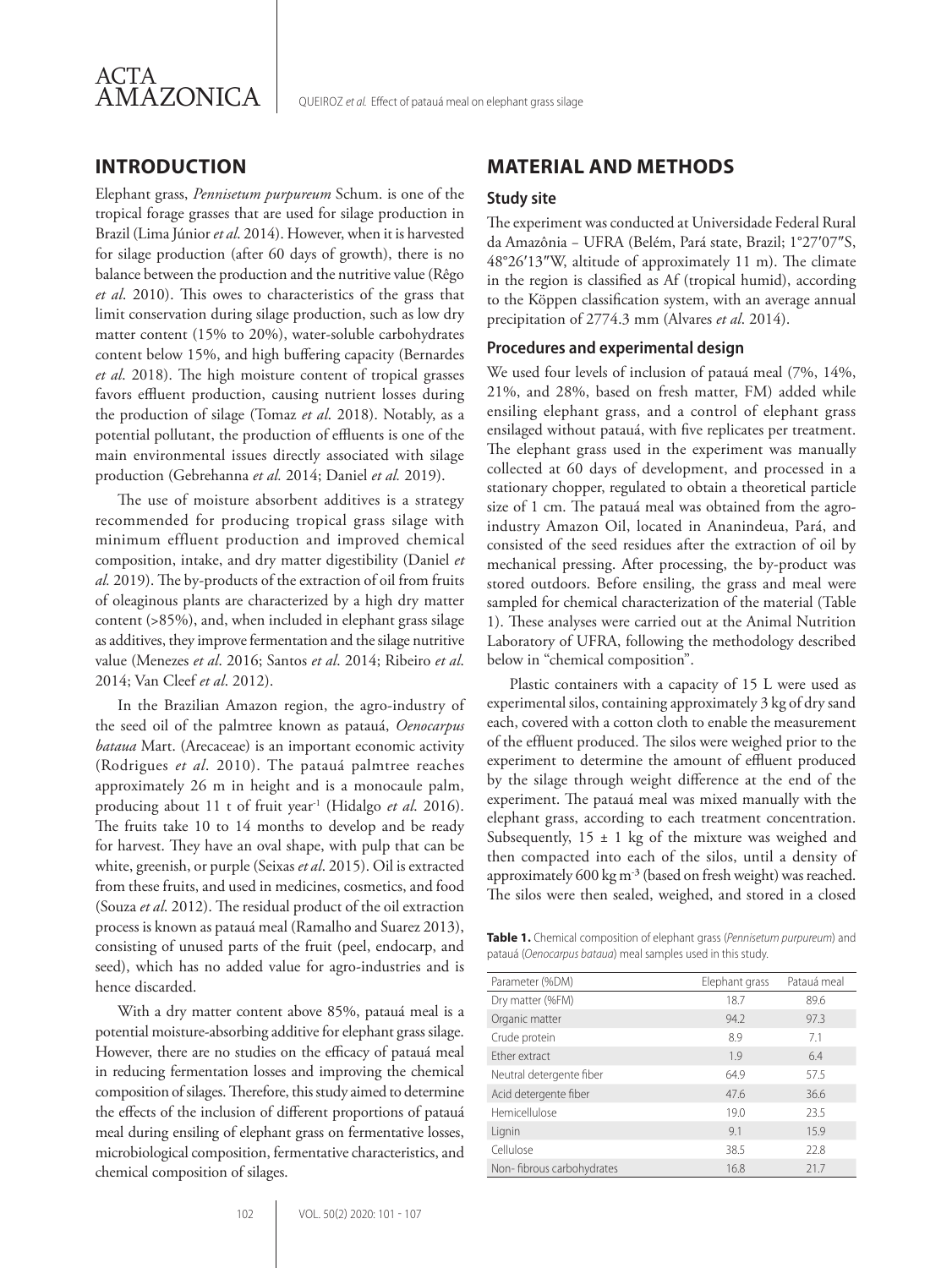

room  $(28.1 \pm 0.9 \degree C)$  for 990 d. The experimental units remained in the same position over the storage period. At the end of the storage period, the silos were again weighed to quantify the gas loss (GL) and dry matter recovery (DMR). The containers were unloaded, and the silages were separated from the deteriorated portion. The silos and sand were weighed for the calculation of the effluent loss (EL). The fermentative losses in the silages were estimated using the equations proposed by Jobim *et al*. (2007).

#### **Microbial populations and fermentation profile**

For microbiological evaluation, 25 g of the silage was collected from each experimental unit. The evaluation was conducted using an aqueous extract formed from 25 g of silage and 225 mL of peptone water, homogenized manually for 3 min. For the yeast and mold counts, dilutions of  $10^{-1}$  to  $10^{-2}$  were prepared; from these dilutions, the seeding was performed using the surface plating technique with Potato Dextrose Agar culture medium (Sigma-Aldrich Brasil Ltda). After incubation in a germination chamber (BIOFOCO-BF2 CGFP 275) at a temperature of 26  $\mathrm{^{\circ}C}$  for 3 and 5 days for yeasts and molds, respectively, the colonies were counted individually, based on the macromorphological characteristics. From the aqueous extract, pH measurements were also performed. The pH of the samples was measured with an electrode (Tekna T-1000) after 30 min of rest. The analysis of ammoniacal nitrogen  $(\mathrm{NH}_3\text{-}\mathrm{N})$ was carried out according to method 941.04 (AOAC 1990).

For the quantification of organic acids (lactic, acetic, propionic, butyric, isobutyric, valeric, and isovaleric), 25 g of silage were solubilized in 300 ml of deionized water and homogenized in a Stomacher homogenizer (MARCONI-MA 440/CF). Subsequently, the filtrate was extracted, and 1 mL of the aliquot was removed for gas chromatography. The gas chromatograph used was an Agilent 7890A, equipped with a flame ionization detector (7683B) and fused silica capillary column - J & W 19091F-112 (Agilent Technologies, Santa Clara, USA). The total organic acids (TOA) were determined from the sum of all the evaluated acids. The relationship between lactic and acetic acid (LA:AA) was determined by dividing the quantity of lactic acid by that of acetic acid.

#### **Chemical composition**

For the determination of the chemical composition, the samples were weighed and pre-dried in a forced air circulation oven (55 °C/72 h), and then milled in a Willey-type (STAR-FT-80/2) knife mill with a sieve screen of pore diameter 1 mm. The evaluation of dry matter (DM; official method 934.01), organic matter (OM; official method 923.03), and crude protein (CP; official method 978.04) content were performed according to the official methods of AOAC (1990). The levels of neutral detergent insoluble nitrogen (NDIN) and acid detergent insoluble nitrogen (ADIN) were determined according to the procedures described by Licitra *et al*. (1996). extractor (Model: XT10- Ankom®; Method: Am-5-04; AOCS 2009). Before ensiling, the grass and meal were evaluated for characterization of the material (Table 1).

The content of the ethereal extract (EE) was determined in a fat

The levels of neutral detergent insoluble fiber (NDF), acid detergent insoluble fiber (ADF), and lignin (LIG) were determined in accordance with the official method 973.18 (AOAC 1990). Cellulose (CEL) was determined by the difference between the ADF and LIG, and hemicellulose (HCEL) by the difference between the NDF and ADF. The content of the non-fibrous carbohydrates (NFC) was calculated according to Detmann and Valadares Filho (2010).

#### **Statistical analysis**

The microbiological composition data were transformed to  $log_{10}$  for statistical presentation and analysis. The data obtained for the losses, fermentative characteristics, and chemical composition of the treatments and control were submitted to simple linear regression analyses. For all statistical analyses, SAS<sup>®</sup> was used (Statistical Analysis System 2009), adopting 5% as the level of significance. The applied mathematical model was:  $Y_{ii} = \mu + T_{ii} + e_{ii}$ , where  $Y_{ii} =$  observation j, referring to each inclusion level of patauá meal (i);  $\mu$  = overall average;  $T_{ii}$ = effect of the inclusion level of patauá meal; and  $e_{ii}$  = error associated with each observation.

## **RESULTS**

The inclusion of patauá meal in elephant grass silage did not significantly change the GL, DMR, molds and yeast counts, pH, NH<sub>3</sub>-N, or concentrations of organic acids (lactic, acetic, propionic, butyric, isobutyric, valeric, isovaleric, total organic acids, and LA:AA) (Table 2). EL decreased significantly with increased concentration of patauá meal. HCEL was not significantly altered by the concentration of patauá meal (Table 3). DM, OM, CP, NDIN, ADIN, EE, LIG, and NFC increased significantly, while NDF, ADF, and CEL decreased with increased concentration of patauá meal.

#### **DISCUSSION**

Quantitative and qualitative losses of forage primarily occur during storage in the silo, mainly due to the production of effluents (Borreani *et al.* 2018). Some of the nutrients of the forage are lost through the effluents, especially those present within the cells (Gebrehanna *et al.* 2014). Our results showed that patauá meal was effective in reducing the effluent losses of silage, due to its high DM content, supporting Wilkinson and Rinne (2018) in that forages with a DM content between 28% and 35% have low effluent production.

Although the concentration of acetic and propionic acids was not modified by the inclusion of patauá meal, the contents of these acids may have been effective in inhibiting the development of molds and yeasts, confirmed by their low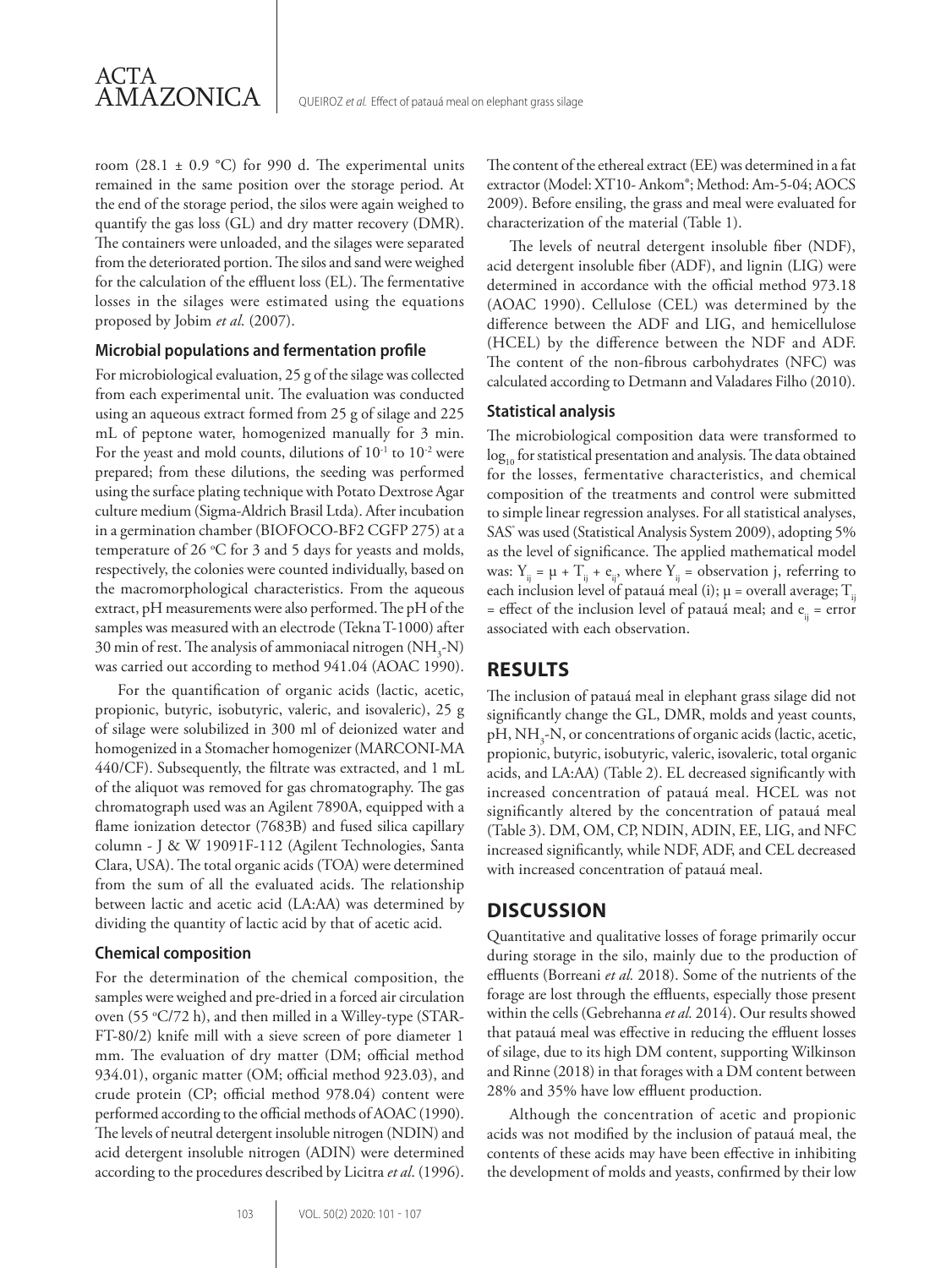Table 2. Fermentative characteristics and losses of elephant grass (Pennisetum purpureum) with different inclusion levels of patauá (Oenocarpus bataua) meal. R<sup>2</sup> = determination coefficient. Values are the mean  $\pm$  SE. NS = non significant.

|                                  | Levels of inclusion of patauá meal (%FM) |                  |                  |                  | Regression       | R <sup>2</sup>      |           |
|----------------------------------|------------------------------------------|------------------|------------------|------------------|------------------|---------------------|-----------|
| Parameter                        | Control                                  | 7%               | 14%              | 21%              | 28%              | equation            |           |
| Gass loss (%DM)                  | $0.10 \pm 0.03$                          | $0.11 \pm 0.03$  | $0.11 \pm 0.02$  | $0.08 \pm 0.04$  | $0.10 \pm 0.03$  | $\mu = 0.10$        | <b>NS</b> |
| Dry matter recovery (%DM)        | $87.19 \pm 2.42$                         | $84.23 \pm 1.53$ | $81.20 \pm 0.90$ | $89.23 \pm 2.55$ | $83.95 \pm 3.16$ | $\mu = 85.16$       | <b>NS</b> |
| Effluent loss (kg/t FM)          | $78.10 \pm 2.73$                         | $65.96 \pm 1.80$ | $59.70 \pm 4.43$ | $27.70 \pm 8.25$ | $4.16 \pm 2.29$  | $Y = 84.35 - 2.66x$ | $0.94***$ |
| Molds (log UFC.g-1)              | $2.26 \pm 0.16$                          | $0.98 \pm 0.27$  | $2.14 \pm 0.17$  | $2.35 \pm 0.15$  | $1.88 \pm 0.48$  | $\mu = 1.92$        | <b>NS</b> |
| Yeast (log UFC.g <sup>-1</sup> ) | < 2.0                                    | < 2.0            | < 2.0            | < 2.0            | < 2.0            |                     | <b>NS</b> |
| pH                               | $4.04 \pm 0.12$                          | $4.18 \pm 0.14$  | $4.39 \pm 0.21$  | $4.11 \pm 0.16$  | $4.03 \pm 0.23$  | $\mu = 4.15$        | <b>NS</b> |
| Amoniacal nitrogen (% TN)        | $5.01 \pm 0.47$                          | $3.91 \pm 0.75$  | $5.27 \pm 0.22$  | $4.20 \pm 0.32$  | $4.27 \pm 0.77$  | $\mu = 4.53$        | <b>NS</b> |
| Lactic acid (% DM)               | $4.66 \pm 1.37$                          | $2.33 \pm 1.28$  | $4.76 \pm 2.06$  | $5.90 \pm 1.57$  | $2.97 \pm 0.82$  | $\mu = 4.12$        | <b>NS</b> |
| Acetic acid (% DM)               | $2.24 \pm 0.79$                          | $3.58 \pm 0.96$  | $2.31 \pm 0.45$  | $3.06 \pm 0.80$  | $1.23 \pm 0.37$  | $\mu = 2.48$        | <b>NS</b> |
| Propionic acid (% DM)            | $0.00 \pm 0.00$                          | $0.38 \pm 0.38$  | $0.86 \pm 0.86$  | $0.89 \pm 0.89$  | $0.17 \pm 0.17$  | $\mu = 0.46$        | <b>NS</b> |
| Butyric acid (% DM)              | $1.59 \pm 1.17$                          | $1.75 \pm 1.75$  | $1.34 \pm 0.94$  | $2.08 \pm 1.50$  | $2.27 \pm 1.40$  | $\mu = 1.81$        | <b>NS</b> |
| Isobutyric acid (% DM)           | $0.00 \pm 0.00$                          | $0.00 \pm 0.00$  | $1.30 \pm 0.76$  | $0.12 \pm 0.12$  | $0.22 \pm 0.14$  | $\mu = 0.32$        | <b>NS</b> |
| Valeric acid (% DM)              | $0.20 \pm 0.20$                          | $0.23 \pm 0.14$  | $0.62 \pm 0.39$  | $0.20 \pm 0.12$  | $0.54 \pm 0.18$  | $\mu = 0.36$        | <b>NS</b> |
| Isovaleric acid (% DM)           | $0.20 \pm 0.20$                          | $0.00 \pm 0.00$  | $0.47 \pm 0.35$  | $0.10 \pm 0.10$  | $0.23 \pm 0.13$  | $\mu = 0.20$        | <b>NS</b> |
| Total organic acids (% DM)       | $8.43 \pm 0.92$                          | $8.27 \pm 1.32$  | $11.67 \pm 3.54$ | $12.35 \pm 3.42$ | $7.63 \pm 1.74$  | $\mu = 9.67$        | <b>NS</b> |
| LA:AA                            | $3.61 \pm 1.49$                          | $1.24 \pm 0.71$  | $2.20 \pm 0.79$  | $3.09 \pm 1.64$  | $3.93 \pm 1.84$  | $\mu = 2.81$        | <b>NS</b> |

\*There was no yeast growth in the evaluated silages. For the non-significant (NS) regression equations, the mean (µ) of treatments is informed. \*\*\* Significant at p < 0.001.

Table 3. Chemical composition of elephant grass (Pennisetum purpureum) with different inclusion levels of patauá (*Oenocarpus bataua*) cake. R<sup>2</sup> = determination coefficient. Values are the mean  $\pm$  SE. NS = non significant.

|                                    | Levels of inclusion of patauá meal |                  |                  |                  | Regression       |                      |                |
|------------------------------------|------------------------------------|------------------|------------------|------------------|------------------|----------------------|----------------|
| Parameter                          | Control                            | 7%               | 14%              | 21%              | 28%              | equation             | R <sup>2</sup> |
| Dry matter (% FM)                  | $18.12 \pm 0.48$                   | $21.98 \pm 0.36$ | $25.63 \pm 0.19$ | $31.74 \pm 0.59$ | $34.98 \pm 0.12$ | $Y = 17.79 + 0.62x$  | $0.98***$      |
| Organic matter (% DM)              | $94.40 \pm 0.08$                   | $94.48 \pm 0.07$ | $95.33 \pm 0.06$ | $95.02 \pm 0.05$ | $95.86 \pm 0.16$ | $Y = 94.33 + 0.06$ x | $0.83***$      |
| Crude protein (% DM)               | $8.07 \pm 0.32$                    | $8.64 \pm 0.24$  | $8.74 \pm 0.26$  | $9.27 \pm 0.27$  | $9.45 \pm 0.17$  | $Y = 8.16 + 0.05 x$  | $0.46**$       |
| Neutral insoluble detergent (% TN) | $14.23 \pm 0.53$                   | $15.87 \pm 0.60$ | $25.37 \pm 0.89$ | $25.16 \pm 1.46$ | $24.64 \pm 0.58$ | $Y = 13.03 + 2.14x$  | $0.48***$      |
| Acid insoluble detergent (% TN)    | $11.51 \pm 1.27$                   | $12.01 \pm 0.87$ | $17.82 \pm 0.67$ | $15.92 \pm 1.26$ | $18.76 \pm 0.73$ | $Y = 11.08 + 1.76 x$ | $0.30***$      |
| Ether extract (% DM)               | $1.29 \pm 0.02$                    | $2.13 \pm 0.04$  | $4.04 \pm 0.09$  | $4.24 \pm 0.12$  | $4.67 \pm 0.26$  | $Y = 1.44 + 0.14x$   | $0.90***$      |
| Neutral detergent fiber (% DM)     | $70.35 \pm 0.81$                   | $65.06 \pm 0.27$ | $61.91 \pm 0.60$ | $56.60 \pm 0.27$ | $54.95 \pm 0.68$ | $Y = 69.62 - 0.56x$  | $0.94***$      |
| Acid detergent fiber (% DM)        | $48.71 \pm 3.14$                   | $40.58 \pm 1.25$ | $37.87 \pm 1.04$ | $36.49 \pm 0.69$ | $29.09 \pm 0.94$ | $Y = 47.22 - 0.61x$  | $0.73***$      |
| Hemicellulose (% DM)               | $18.18 \pm 2.94$                   | $21.13 \pm 1.31$ | $20.61 \pm 0.64$ | $16.70 \pm 0.86$ | $22.62 \pm 0.42$ | $\mu = 23.22$        | <b>NS</b>      |
| Cellulose (% DM)                   | $43.15 \pm 3.28$                   | $32.21 \pm 1.34$ | $29.18 \pm 0.67$ | $27.08 \pm 0.73$ | $18.32 \pm 0.94$ | $Y = 40.95 - 0.78x$  | $0.78***$      |
| Lignin (% DM)                      | $5.56 \pm 0.19$                    | $8.37 \pm 0.17$  | $8.68 \pm 0.40$  | $9.42 \pm 0.46$  | $10.77 \pm 0.12$ | $Y = 6.27 + 0.16x$   | $0.79***$      |
| Non fibrous carbohydrates (% DM)   | $18.14 \pm 0.55$                   | $22.24 \pm 0.72$ | $24.07 \pm 0.88$ | $29.18 \pm 0.53$ | $29.70 \pm 0.72$ | $Y = 15.18 + 0.43x$  | $0.88***$      |

\*For the non-significant (NS) regression equations, the mean (µ) of all treatments is informed. \*\* significant at p < 0.01; \*\*\* significant at p < 0.001.

counts in all silages. Notably, both acids present antifungal effects (Kung *et al*. 2018) and pass through the cell membrane of these microorganisms when the pH of these acids is lower than the pKa (4.75 and 4.87, respectively). The highest pH in our silages was 4.4, below the pKa for both acids. Under these conditions, the acids are in the non-dissociated form, which will cause the release of H<sup>+</sup> ions inside the fungi, reducing the internal pH of the microorganism, thus causing a collapse in its metabolism (Walker 1998).

104 VOL. 50(2) 2020: 101 - 107

The long storage period of the silages may also have influenced the production of acetic acid and, consequently, the mold and yeast count at the opening of the silo. Li and Nishino (2013) observed an increase in the acetic acid content with the storage time of Tanzania grass silage. In addition to the effects of acetic acid on these microorganisms, the soluble carbohydrate content probably decreased during the storage period, as these compounds are rapidly consumed by the microorganisms present in the silage during the first days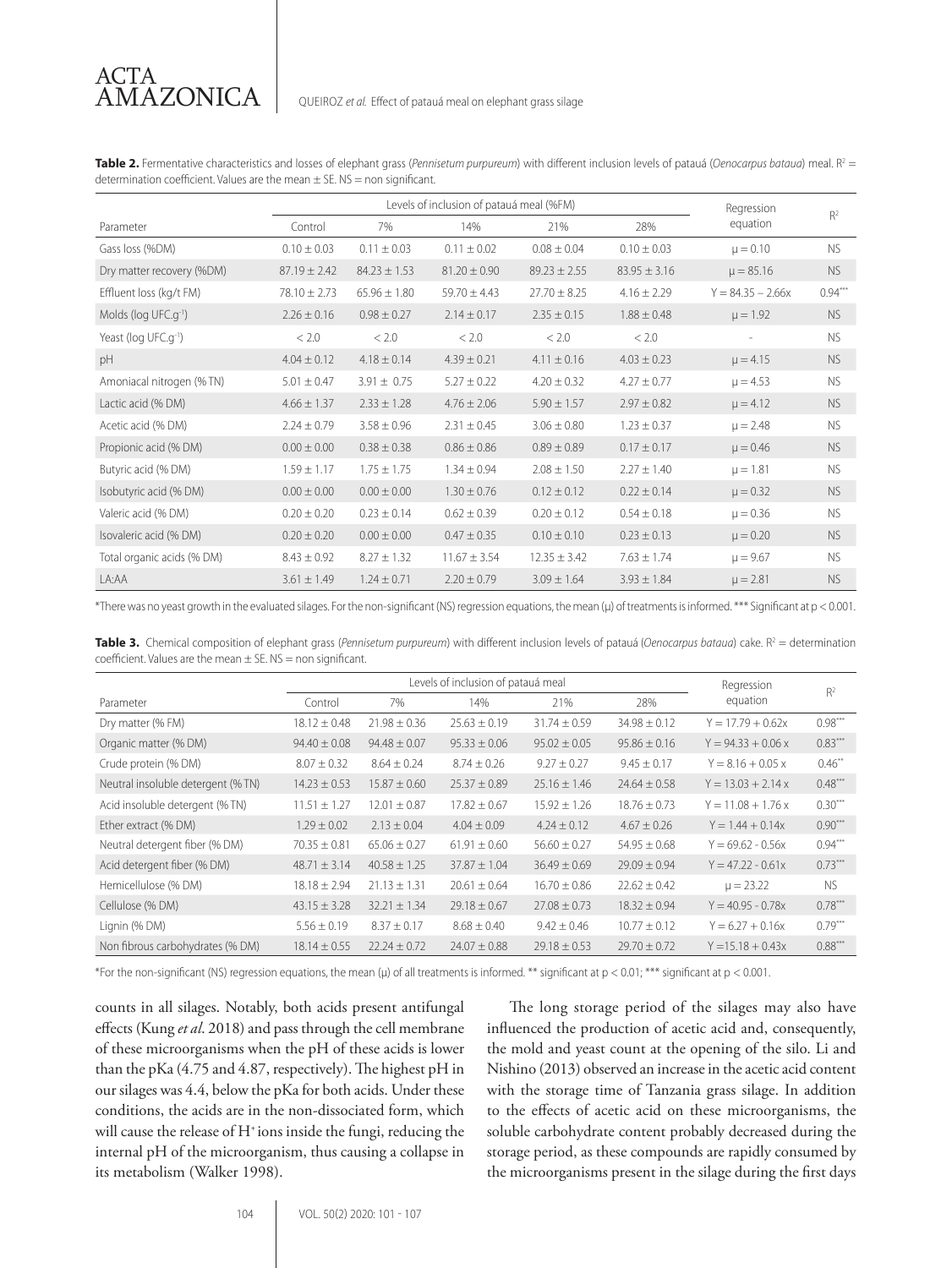of storage. Thus, in silages stored for prolonged periods, this substrate may have been insufficient to promote the growth of yeasts and molds.

ACTA

AMAZONICA

The pH of all our experimental silages, including the control, remained around 4.1 to 4.4, within the range normally observed (4.3 to 4.7) for grass silages that show a suitable fermentation (Kung *et al*. 2018). This may also be related to the high levels of LA present in silages. All silages presented values of  $\mathrm{NH}_3\text{-}\mathrm{N}$  below 12%, which is considered the maximum limit for the proper conservation of grass silage (Kung *et al*. 2018). This indicates low proteolytic activity of the nitrogen compounds in the silages (true protein, peptides, amino acids, amines, and amides), which is related to the low pH values observed. The fermentative characteristics thus indicated that both the control and treatment silages were properly fermented.

The increase in the DM content of the silages is justified by the inclusion of the patauá meal, which had a high DM content (89.6%). Similarly, the OM content of the silages increased due to the OM content of the patauá meal (97.4%). The mean CP contents were above the minimum content of 7% (% of the total diet) required to prevent ruminant feed consumption and effects on fermentation of structural carbohydrates by the microbial flora of the rumen (Lazzarini *et al.* 2009).

The increase in the content of ethereal extract in the silages containing patauá meal did not exceed the limit of 10%, the maximum limit considered so that ruminates do not reduce the intake of dry matter (Palmquist and Mattos 2011). Fatty acids can reduce rumen fermentation and affect animal performance (Carvalho *et al*. 2016) by influencing ruminal microorganisms.

Most of the nitrogen compounds within the forage are attached to the cell walls in the form of NDIN and ADIN (Oliveira *et al.* 2010). With the inclusion of patauá meal, these compounds increased, as the NDIN and ADIN of the meal were transferred to the elephant grass silage. The reduction in the NDF and ADF with increasing patauá levels was possibly due to the reduction in the cellulose content of the silages, as these constituents were present in low levels in the patauá meal. NDF levels in the control, and in the 7%, and 14% treatments were above the 55%–60% recommended by Van Soest (1994). NDF is an important regulator of intake due to its slow degradation and reduced passage rate, which has a negative correlation with food intake. NDF values above 60% limit the dry matter intake due to ruminal filling, because the fiber exerts pressure on the rumen wall, triggering physiological responses that activate the rumination process, causing the animal to reduce its intake (Geron *et al*. 2012).

The higher percentages of ADF in the control and 7% treatment may have been due to their lower DM contents. Thus, greater loss of soluble components was caused by the

effluents, proportionally increasing the components of the fibrous fraction. The remaining residue of the sample after ADF determination is used for sequential estimation of lignin, cutin, cellulose, and indigestible nitrogen, being directly related to the digestibility of the food (Van Soest 1994). If the ADIN concentration is high in the ADF, total nitrogen digestibility in the gastrointestinal tract of the animal decreases (Machacek and Kononoff 2009).

The increased lignin values can be explained by the lignin content of the patauá meal, resulting in an increase in the content in the silages. Lignin is a chemical component present in NDF that is related to the higher frequency of low nutrient digestibility (Grant and Ferraretto 2018). The nutritive value of the food is determined by two factors: the proportion of plant cell wall and degree of lignification, the lignified part of the fiber being resistant to the action of enzymes secreted by ruminal microorganisms (Silva *et al*. 2016).

The reduction in cellulose content is associated with the lower content of this component in the patauá meal. Notably, both hemicellulose and cellulose occupy more space in the gastrointestinal tract, because cellulose presents slow degradability and hemicellulose does not have a constant digestibility and is partially available, like cellulose (Macedo Júnior *et al*. 2007).

Due to the increase in NFC with the inclusion of patauá meal, there was an increase in the concentrations of soluble sugars that can be used as substrates by bacteria of the genus *Lactobacillus*, which create desirable fermentation in the silage (Van Soest 1994). As patauá meal proved to be efficient in reducing effluent production, it is a potential nutrient additive, mainly in silages with high moisture, as is the case in tropical grasses. However, studies that evaluate the parameters of silage digestibility and animal intake/ performance of silage containing patauá meal are necessary to further evaluate the potential of this additive in elephant grass silage.

### **CONCLUSIONS**

Our results indicate that patauá meal can be used as a moistureabsorbing additive in elephant grass silages, achieving a potential reduction of effluent loss when its inclusion is tested up to 28%. Moreover, there was an increase in non-fibrous carbohydrates with the inclusion of the additive. The addition of the meal did not alter the fermentative characteristics of the silages.

## **ACKNOWLEDGMENTS**

The authors thank Amazon Oil for contributing to the research, through the supply of patauá meal; the undergraduate and graduate students from Grupo de Estudos em Ruminantes e Forragicultura da Amazônia (GERFAM) for their technical support; Coordenação de Aperfeiçoamento de Pessoal de Nível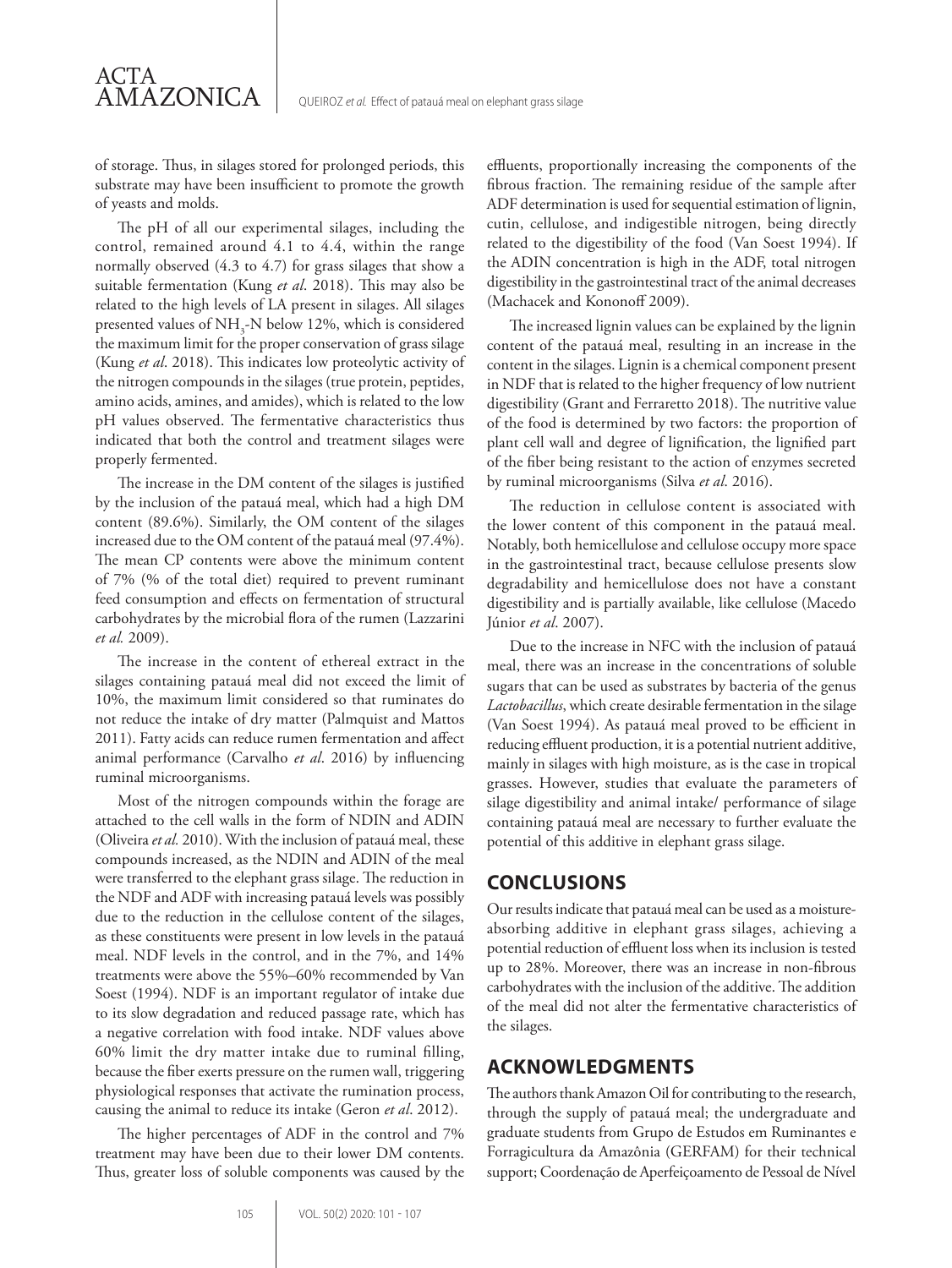

Superior − CAPES (Brazil) (Procad nr. 71/2013) for financial assistance; and Conselho Nacional de Desenvolvimento Científico e Tecnológico − CNPq (Brazil) for providing scholarships to the first and second authors.

#### **REFERENCES**

- Alvares, C.A.; Stape, J.L.; Sentelhas, P.C.; Gonçalves, J.L.M.; Sparovek, G. 2014. Köppen's climate classification map for Brazil. *Meteorologische Zeitschrift,* 22: 711-728.
- AOAC. 1990. *Official Methods of Analysis of the AOAC.* 15th ed. Association of Official Analytical Chemists. Washington DC, 1230p.
- AOCS. 2009. *Official Methods and Recommended Practices of the AOCS.* 6th ed. *American Oil Chemists Society*, Washington, 1200p.
- Bernardes, T.F.; Daniel, J.L.P.; Adesogan, A.T.; McAllister, T.A.; Drouin, P.; Nussio, L.G.; Huhtanen, P.; Tremblay, G.F.; Bélanger, G.; Cai, Y. 2018. Silage review: Unique challenges of silages made in hot and cold regions. *Journal of Dairy Science*, 101: 4001-4019.
- Borreani, G.; Tabacco, E.; Schmidt, R.J.; Holmes, B.J.; Muck, R.E. 2018. Silage review: Factors affecting dry matter and quality losses in silages. *Journal of Dairy Science*, 101: 3952-3979.
- Carvalho, I.P.C.; Fiorentini, G.; Berndt, A.; Castagnino, P.S.; Messana, J.D.; Frighetto, R. T.S.; Reis, R.A; Berchielli, T.T. 2016. Performance and methane emissions of Nellore steers grazing tropical pasture supplemented with lipid sources. *Revista Brasileira de Zootecnia,* 45: 760-767.
- Daniel, J.L.P.; Bernardes, T.F.; Jobim, C.C.; Schmidt, P.; Nussio, L.G. 2019. Production and utilization of silages in tropical areas with focus on Brazil. *Grass and Forage Science*. 2019: 1-13.
- Detmann, E.; Valadares Filho, S.C. 2010. On the estimation of non-fibrous carbohydrates in feeds and diets. *Arquivo Brasileiro de Medicina Veterinária e Zootecnia*, 62: 980-984.
- Grant, R.J.; Ferraretto, L.F. 2018. Silage review: Silage feeding management: Silage characterísticas and dairy cow feeding behavior. *Journal of Dairy Science*, 101: 4111- 4121.
- Gebrehanna, M.M.; Gordon, R.J.; Madani, A.; Vanderzaag, A.C.; Wood, J.D. 2014. Silage effluent management: A review. *Journal of Environmental Management*, 143: 113-122.
- Geron, L.J.V.; Mexia, A.A.; Garcia, J.; Zeoula, L.M.; Garcia, R.R.F. Moura, D.C. 2012. Desempenho de cordeiros em terminação suplementados com caroço de algodão (*Gossypium hirsutum* l.) e grão de milho moído (*zea mays* l.). *Archives of Veterinary Science,* 17: 34-42.
- Hidalgo, P.S.P.; Nunomura, R.C.S.; Nunomura, S.M. 2016. Plantas oleaginosas amazônicas: Química e atividade antioxidante de patauá (*Oenocarpus bataua* Mart.). *Revista Virtual de Química*, 8: 130-140.
- Jobim, C.C; Nussio, L.G; Reis, R.A; Schmidt, P. 2007. Avanços metodológicos na avaliação da qualidade da forragem conservada. *Revista Brasileira de Zootecnia*, 36: 101-119.
- Kung, L.; Shaver, R.D.; Grant, R.J.; Schmidt, R.J. 2018. Silage review: Interpretation of chemical, microbial and organoleptic components of silages. *Journal of Dairy Science*, 101: 4020-4033.
- Lazzarini, I.; Detman, E.; Sampaio, C.B.; Paulino, S.C.V.F.; Souza, M.A.; Oliveira, F.A. 2009. Intake and digestibility in cattle fed low-quality tropical forage and suplemented with nitrogenous compounds. *Revista Brasileira de Zootecnia*, 38: 2021-2030.
- Lima Júnior, D.M.; Rangel, A.H.N.; Urbano, S.A.; Oliveira, J.P.F.; Maciel, M.V. 2014. Silagem de gramíneas tropicais nãograníferas. *Agropecuária Científica no Semiárido*, 10: 1-11.
- Li, Y.; Nishino, N. 2013. Effects of ensiling fermentation and aerobic deterioration on the bacterial community in italian ryegrass, guinea grass, and whole-crop maize silages stored at high moisture content. *Asian-Australas Journal Animal Science*, 26: 1304-1312.
- Licitra, G.; Hernández, T.M.; Van Soest, P.J. 1996. Standardization of procedures for nitrogen fractionation of ruminant feeds. *Animal Feed Science and Technology*, 57: 347-358.
- Macedo Júnior, G.L.; Zanine, A.M.; Borges, I.; Pérez, J.R.O. 2007. Qualidade da fibra para a dieta de ruminantes. *Ciência Animal*, 17: 7-17.
- Machacek, K.J.; Kononoff, P.J. 2009. The relationship between acid detergent insoluble nitrogen and nitrogen digestibility in lactating dairy cattle. *The Professional Animal Scientist*, 25: 701-708.
- Menezes, B.P.; Rodrigues, L.S.; Lourenço Júnior, J.B.; Silva, A.G.M.; Andrade, S.J.T.; Silva, J.A.R.; *et al*. 2016. Intake, digestibility, and nitrogen balance of rations containing different levels of murumuru meal in sheep diets. *Semina: Ciências Agrárias*, 37: 415-427.
- Oliveira, L.B.; Pires, A.J.V.; Carvalho, G.G.P.; Ribeiro, L.S.O.; Almeida, V.V.; Peixoto, C.A.M. 2010. Perdas e valor nutritivo de silagens de milho, sorgo-sudão, sorgo forrageiro e girassol. *Revista Brasileira de Zootecnia*, 39: 61-67.
- Palmquist, D.L.; Mattos, W.R.S. 2011. Metabolismo de lipídios. In: Berchielli, T.T.; Pires, A.V.; Oliveira, S. G. (Ed.). *Nutrição de Ruminantes*. 2nd. ed. Fundação de Amparo e Apoio a Pesquisa, Jaboticabal, p.299-322.
- Ramalho, H.F.; Suarez, P.A.Z. 2013. A química dos óleos e gorduras e seus processos de extração e refino. *Revista Virtual de Química*, 5: 2-15.
- Rêgo, M.M.T.; Neiva, J.N.M.; Rêgo, A.C.; Candido, M.J.D.; Carneiro, M.S S.; Lobo, R.N.B. 2010. Chemical and bromatological characteristics of elephant grass silages containing a mango by-product. *Revista Brasileira de Zootecnia,* 39: 81-87.
- Ribeiro, L.S.O.; Pires, A.J.V.; Carvalho, G.G.P.; Pereira, M.L.A.; Santos, A.B.; Rocha, C.L. 2014. Características fermentativas, composição química e fracionamento de carboidratos e proteínas de silagem de capim – elefante emurchecido ou com adição de torta de mamona. *Semina: Ciências Agrárias*, 35: 1447-1462.
- Rodrigues, A.M.C.; Darnet, S.H.; Silva, L.H.M. 2010. Fatty acid profiles and tocoferol contents of buriti (*Mauritia flexuosa*), patawa (*Oenocarpus bataua*), tucuma (*Astrocaryum vulgare*), mari (*Poraqueiba paraensis*), and inaja (*Maximiliana maripa*) fruits. *Journal of the Brazilian Chemical Society*, 21: 2000-2004.
- Santos, I.A.P.; Domingues, F.N.; Rêgo, A.C.; Souza, N.S.S; Bernardes, T.F.; Barata, Z.R.P.; Moraes, C.M. 2014. Palm kernel meal as additive in the elephant-grass silage. *Revista Brasileira de Saúde e Produção Animal*, 15: 592 – 603.